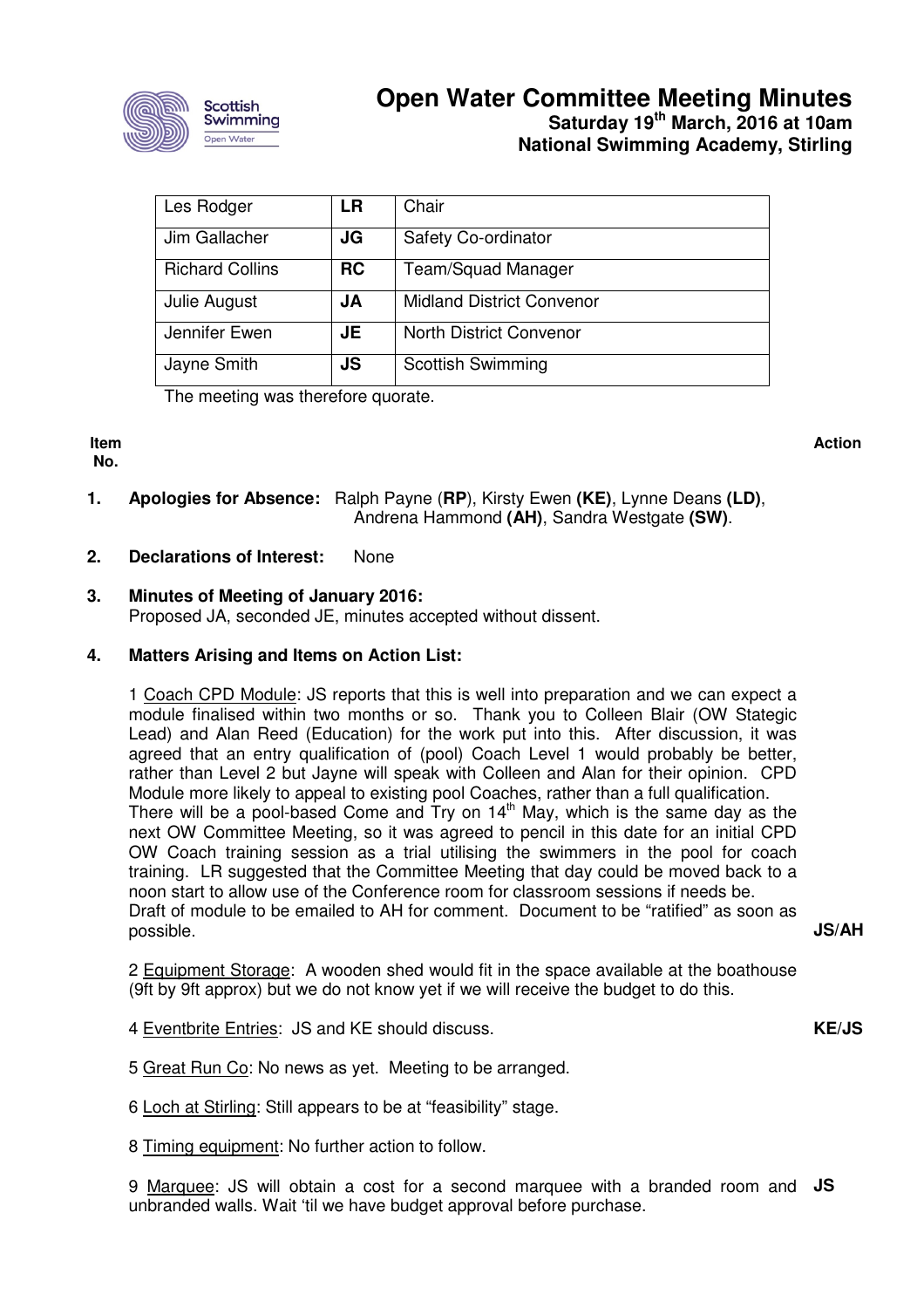11 Parkas: AH has a cost of £45 roughly plus VAT. Info from Speedo suggests they can do black parkas but they might not have hoods, which we definitely want. Also, we don't want black. JS will check to see if Speedo can supply what we want or if we are allowed **JS**  to approach another supplier.

Ideally, we want these by the end of July for the ASA OW Nationals.

13 Rescue Points Buoys: These cannot be branded. Minimum order 5 or 6. There was a discussion about how effective these might be but it was agreed they should be ordered as a trial. They have multiple potential uses (such as finish) even if they did not **JG**  do for the planned use.

15 Water Safety Training for STOs: We should organise this for a timeslot at one of the **JG**  early Events in the season (East or Midland?).

17 Darnley Dams: Meeting took place. Anticipate this may come on stream in 2017 or more likely 2018. We will be consulted as to OW swimming training needs but these are likely to be similar to needs for a wakeboarding centre.

24 Paypal/Eventbrite for general events entry? Leave over for 2017.

27 Advise Refs of dates: Done. Issues with East date.

32 Video: Suggest this to be at SNOWs. JA also has contacts. JS and JA to investigate **JS/JA**  and report back so that we can decide best approach.

## **5. Correspondence:**

Equipment Storage: See comments above.

Great Run Company: JS will remind Forbes of this but meetings are to be organised by Great Run Co and Euro 2018, not led by Scottish Swimming.

Darnley Dams: See above.

STO Committee: Suggestion from STO Committee that there may be mutual interest in a member of the OW Committee attending STO Committee Meetings. Agreed unanimously that this is an excellent plan. LR to make contact. Since STO meetings are at weekends and RP cannot generally make weekend meetings (being committed poolside), our representative would likely be LR. **LR** 

FINA News Release: This suggests, in effect, that wetsuits will be required in all OW events to be held in temperatures up to 18 degrees (ie typical of Scottish climate) after September 2016. However, we have not seen the wording of the rule yet. Also, no info on FINA-approved wetsuits at present.

There was a discussion surrounding possible ways of handling the change. There was a general acceptance that Scotland would likely have to follow FINA for all championships events at least but with a lower minimum temperature than 16 degrees (we currently have a lower minimum anyway). However, there was consideration as to whether there may be an option for non-wetsuits for Level 2 events, provided there was full risk assessment of each event and the organisers provide sufficient safety cover. No decision was taken and it was agreed to discuss again in May and then finalise our position in October after the new rules are published.

**Agenda May** 

#### **6. Budget:**

2016 Application made and now resubmitted in new format. We should hear the result after the Board Meeting at end April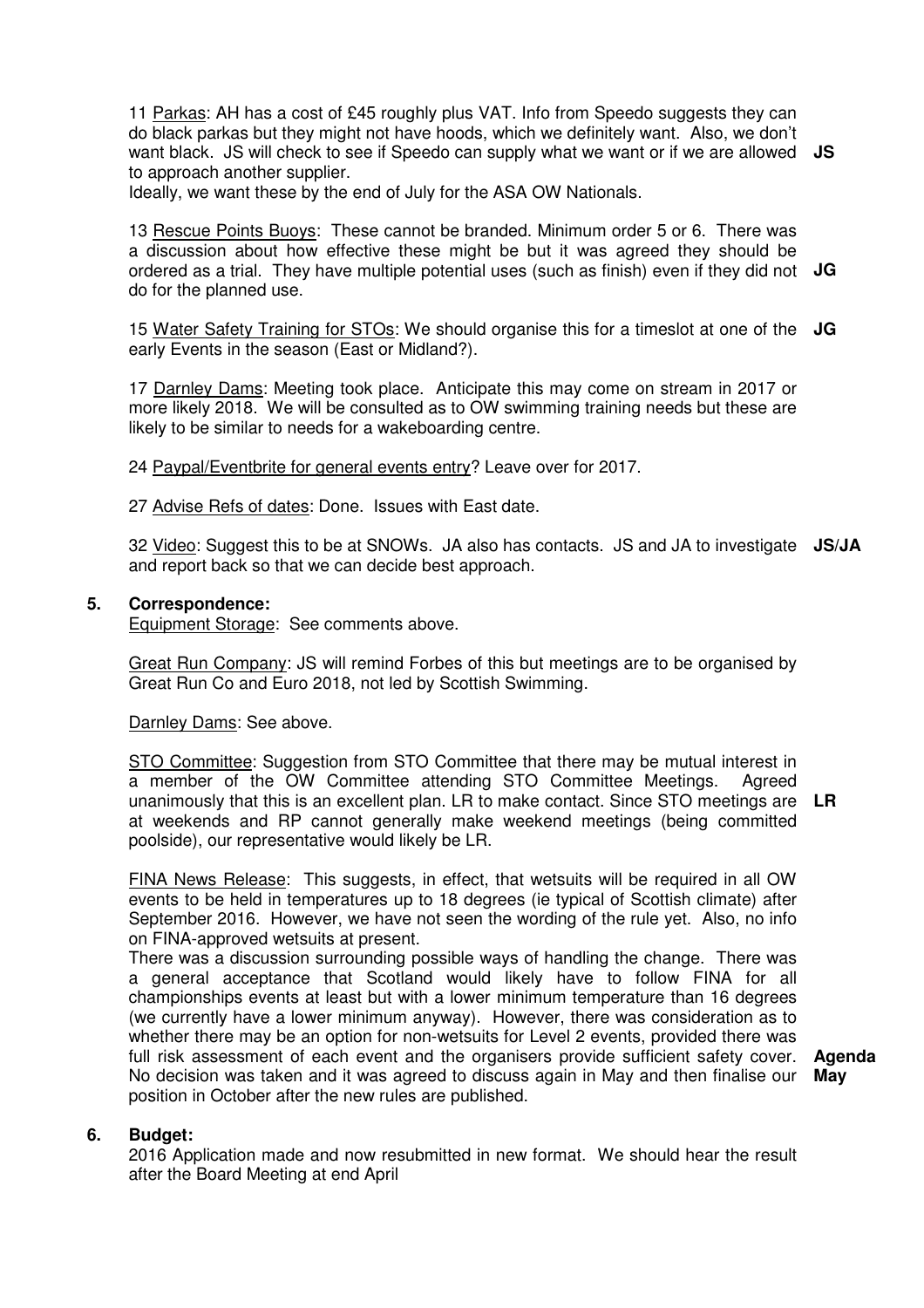#### **7. Domestic Events 2016:**

SNOWs: Add check-in times (see 2015) to entry form. Also correct typo in the dates. Ralph and Lesley can attend. Rooms to be booked to be advised to KE. Agreed we should leave the references to lunches off the forms until we know more. **KE**  This can be dealt with on the information document sent to entrants later.

Midland: Draft Event Entry Info looks fine.

Medals – normally districts give district medals in open as well as district categories. Red Cross – Jim will contact.

Catering – soup tea coffee sandwiches should be fine for helpers, safety and officials, say 30. Others should be advised that there is a cafe on site.

Setting up – Should be okay for night before. JA to find out if JG can camp overnight. Recorder – could be JA if required. Plenty of time to organise. **JA** 

Boats – RLSS one boat. Monikie to supply second safety boat. Third boat (and cox) will be needed for Referee.

We must be off the water by 5pm.

North: JE will be doing a site visit shortly. Same provision of boats required as above (Midland).

Buoys to be put out the night before. RC advised that there is a hostel for military use nearby. He will check out permissions for this.

West: Entry info should state that the team relay requires a wetsuit (though the centre will provide these) **LD** 

East: No event info supplied by JD, no license application made. No contact from ED Convenor. After a discussion it was agreed that LR should email JD and East District and advise that if sufficient reassurance has not been given by next weekend, we will move the ASA qualifier to Midland (and amend the Midland programme as required to accommodate this).

Venacher Mile and Half Mile: Discussion.

Numbers agreed 30 for Venacher Mile and 30 for Half Mile. Determining factor may be parking.

Suggested timings: Briefing for Half Mile at 09:00. Half Mile from 09:30 to 10:30. Briefing for Mile at 10:30. Mile from 11:00 to noon.

This should be okay to allow time for safety briefings for the 10k SNOWs which follows.

Loch Ken Challenge: Dont know what LD has in mind but it would be fairly simple to use the template for the Venacher Challenges for the Loch Ken Challenge if she wishes.

**LD** 

**KE** 

**LR** 

#### **8. Team/ Squad:**

Either RC or AH intend to be present at ASA OW Nationals to provide a support for swimmers, though swimmers will technically be swimming for their clubs.

Programme in summer to include Faros Marathon (if invited) and probably the Final round of the French cup (preliminary 6 to 8 swimmers, from Development Squad,  $10<sup>th</sup>$ and 11<sup>th</sup> September) and also Cyprus (2 to 4 swimmers – Scottish Team,  $8^{th}$  and  $9^{th}$ October).

The OW qualification route for the ASAs has changed such that the first three swimmers from each age group qualify. This could now be up to 42 swimmers. The Scottish Development Squad should be selected from that group. This will mean a minor change to the Team/Squad selection criteria to be published to allow RC and AH discretion over **LR** the selection from the qualifiers.

Richard suggested that a certificate or letter of congratulation should be sent to those who qualify for the ASAs.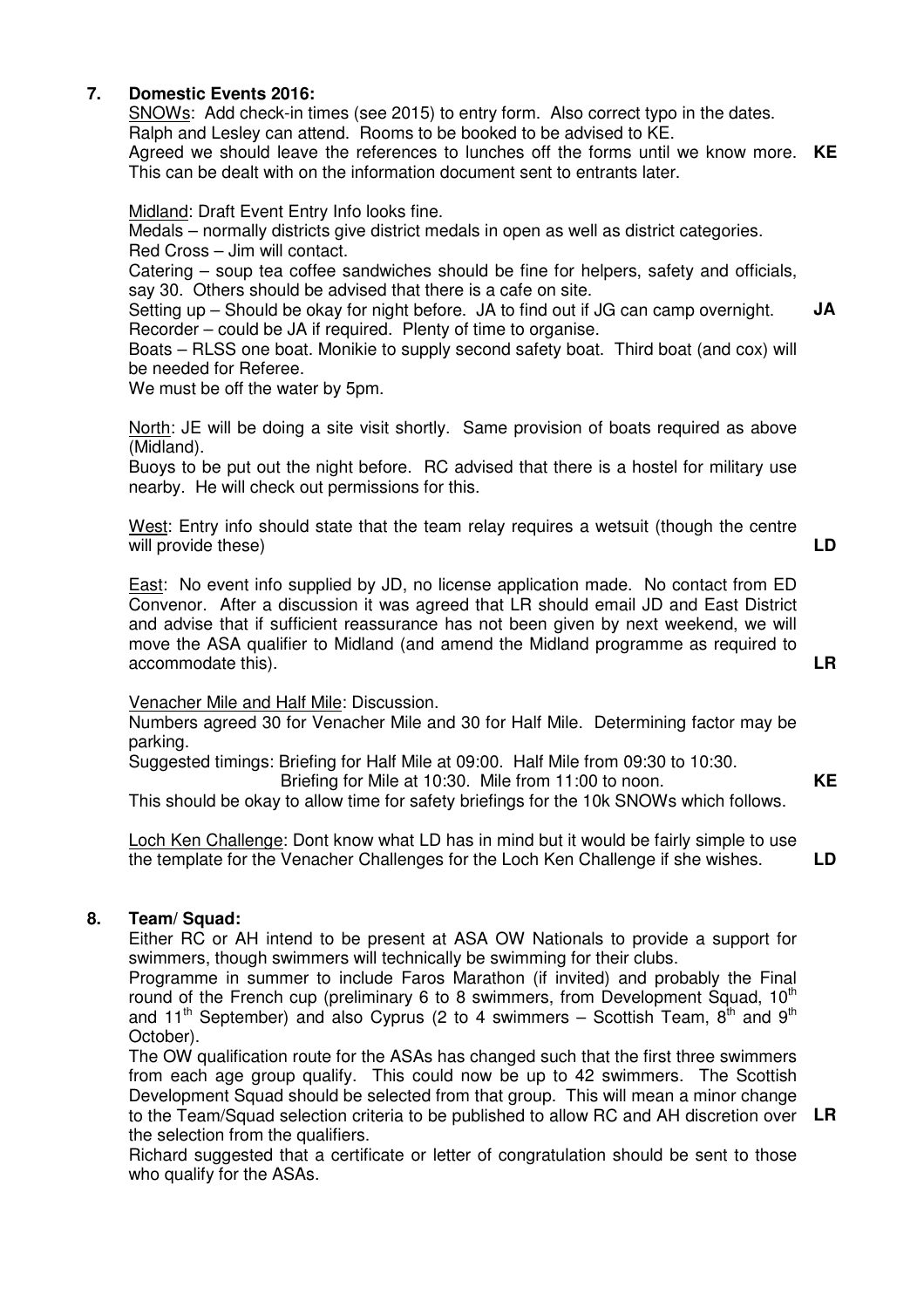A Training event has been suggested to be held between the ASA Qualifiers and the ASA event itself. This to be for swimmers to practice and to meet AH and RC. Parents should be involved in terms of recruitment for STO, Safety or general volunteers, meeting LR, JG and/or RP. It was suggested that a group of the qualifying swimmers be invited. Potentially at Lochore, which has classrooms, etc. LR to contact Lochore to discuss costs and options.

**LR** 

**LR** 

**LR/JG** 

Agreed Scottish Team should be in Royal Blue polos with OW logo. LR to email Speedo catalogue to AH and RC.

#### **9. Safety:**

This Friday am pencilled in for equipment audit by LR and JG. To be confirmed.

Agreed cost of £50 to £100 for JG to attend safety course at Loch Venacher Sailing Club.

JG expects some work will be required by SW and JG to get sufficient kayakers this year.

#### **10. Technical Officials:**

JA advises that Joyce MacIntosh and Margaret Moodie say they have not been given a certificate to indicate that they are qualified Safety Officers.

JA asked to request that Joyce be asked to check her online membership details, where it should be recorded. If not, then please advise and this will be fixed. The Committee **JA**  has no information on Margaret's status in the training process.

#### **11. Governance:**

The changes to the FINA rules will come about in September. However, we will have to submit any corresponding changes to the Scottish Regs for approval by Board by November. This gives us very little time for consultation.

JA advises that she feels she will be able accurately to represent Midland District and YeAABA's opinions on the matter at meetings of the Scottish Committee.

#### **12. Communication:**

LR will email mailing list for each district to convenors for updating.

## **14. AOCB:**

None.

**Next Committee Meeting:** Saturday 14<sup>th</sup> May 2016, Stirling. This will be either at 10am as usual or may be noon (see above). To be advised. See Item 4.1 above.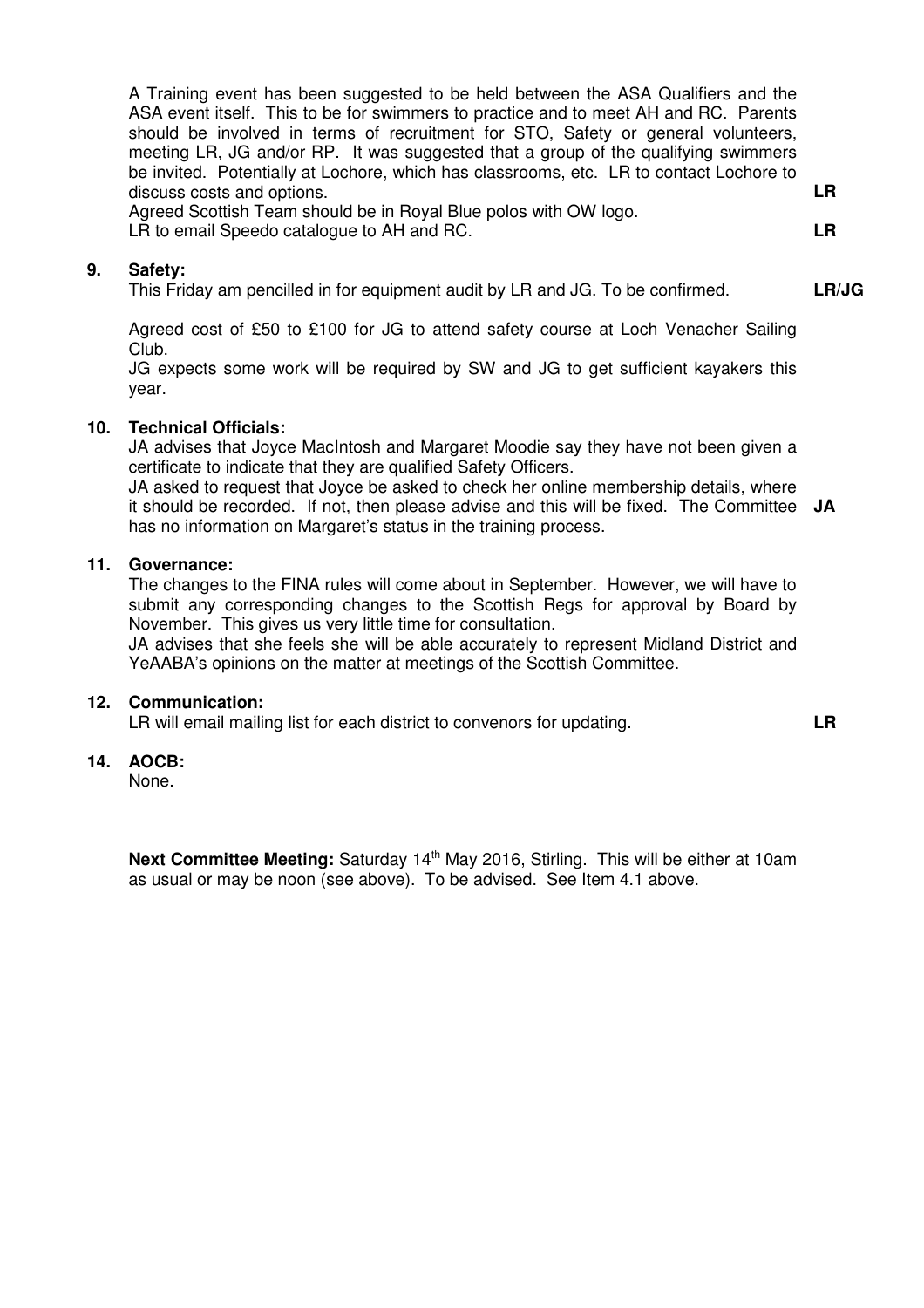# **OPEN WATER SWIMMING COMMITTEE**

# **19th March 2016**

# **North District Convenor's Report**

Our championships will be on Saturday 30th July 2016, at Loch Morlich

|                |                            | <b>Briefing/Start</b> |
|----------------|----------------------------|-----------------------|
|                | Event 1: Senior 5 km       | 09:30/10:00           |
|                | Event 2: Junior 3 km       | 12:30/13:00           |
|                | Event 3: Senior 1.5 km     | 14:30/15:00           |
|                | Event 4: Junior 800 metres | 15:30/15:45           |
| Event 5: Relay |                            | 16:15/16.30           |

Times subject to change.

Senior 5 km event and junior 3km event are the distances of the 2016 Scottish Open Water Swimming Grand Prix Series.

## **North District Team**

Funding has been agreed at £125 each for North District swimmers. A contribution of £150.00 to SASA Open Water Swimming Grand Prix Prize Fund was approved at the North District AGM.

A site visit is planned within the next 3 weeks to carry out an inspection of the facilities.

Jennifer Ewen

North District Open Water Convenor